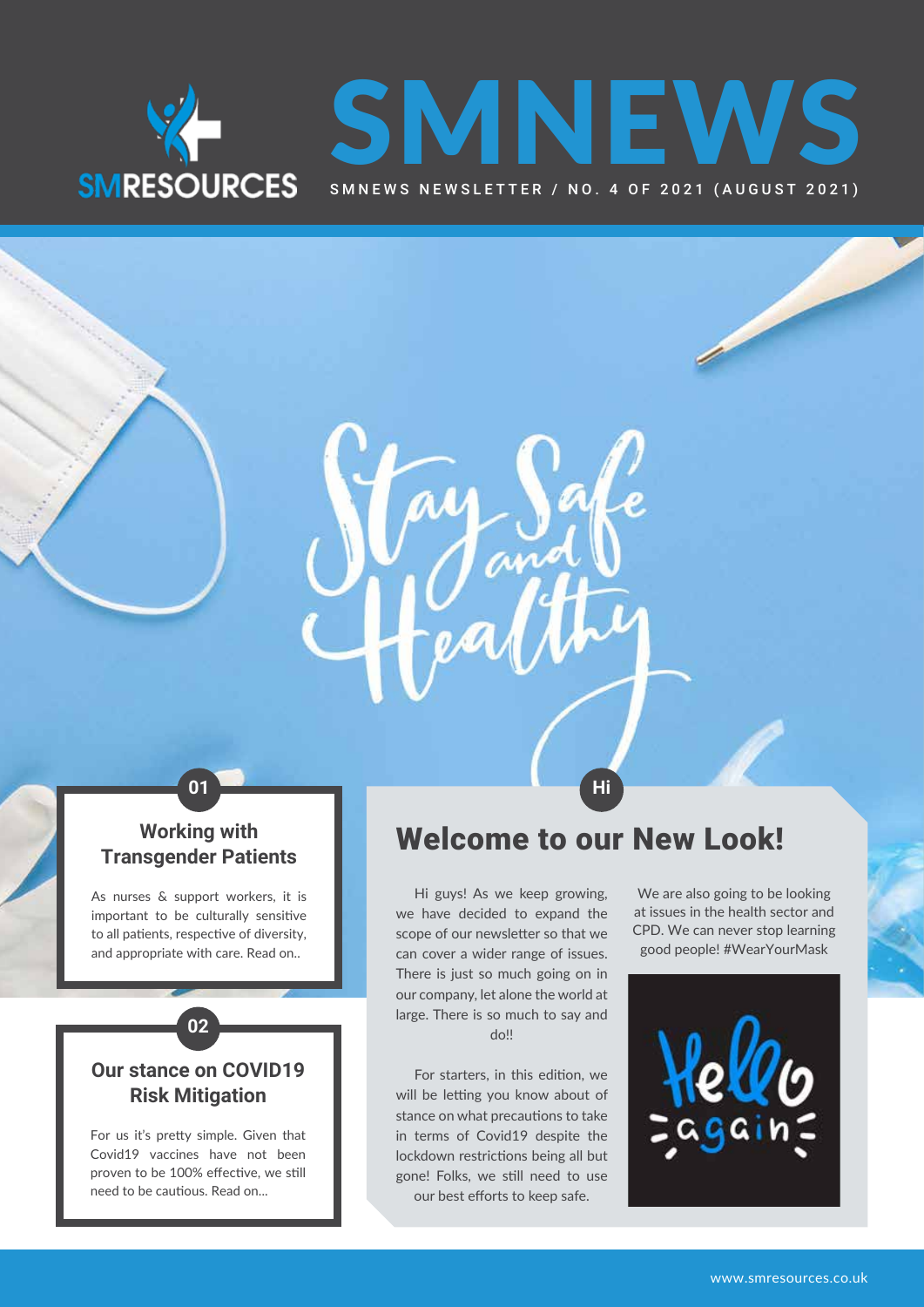## Transgender Care Respective Care

Just because a patient is transgender does not mean that they are not entitled to the best care possible! As healthcare workers, we are obligated to be respectful to all patients.



*A word from our cool MD, "Wills"! His extensive experience working with a diverse range of people inclusive of transgender patients makes him well positioned to provide some insights.*



The term transgender may refer to a variety of gender identities, including genderqueer, gender nonconforming, and transsexual.

Gender identity refers to a person's personal feelings about themselves instead of social norms regarding roles, characteristics, and features such as masculinity and femininity. The genitalia of a person is given gender at birth, which may or may not is linked with gender identity.

It's also worth noting that gender identification isn't always related to sexual orientation. Lesbians, gays, bisexuals, and heterosexuals all identify as transgender people.

When providing treatment to transgender patients, the initial phase is for the healthcare practitioner to reflect on their own behaviour: **"Is there a chance I'm biased towards a lesbian, gay, bisexual, or transgender patient?"** Being aware of possible discrimination can assist healthcare professionals in working through any emotional reactions and find out the information needed. Working with transgender patients increases the prospect that the healthcare practitioner may offend the patient. It is

essential to have open conversations with the individual: **"Which gender do you consider yourself to be? He or she, which do you like to be called? What is your preferred name?"** Several patients may use slang or inappropriate words to refer to themselves. To avoid an unintentional response to the language, healthcare workers should be aware of these self-references.

Several challenges still exist for transgender patients, including overt and unconscious bias, which may cause problems in getting medical care. According to studies, about 48% of transgender people delay or avoid seeking medical attention (Hein & Levitt, 2014).

According to ethical principles, nurses are required to treat all patients with honor and respect. It is necessary to promote understanding and knowledge of the transgender patient community and offer culturally sensitive care. Educating yourself about the particular needs of a patient receiving medical treatment for gender transition, including hormone therapy and surgery, is important.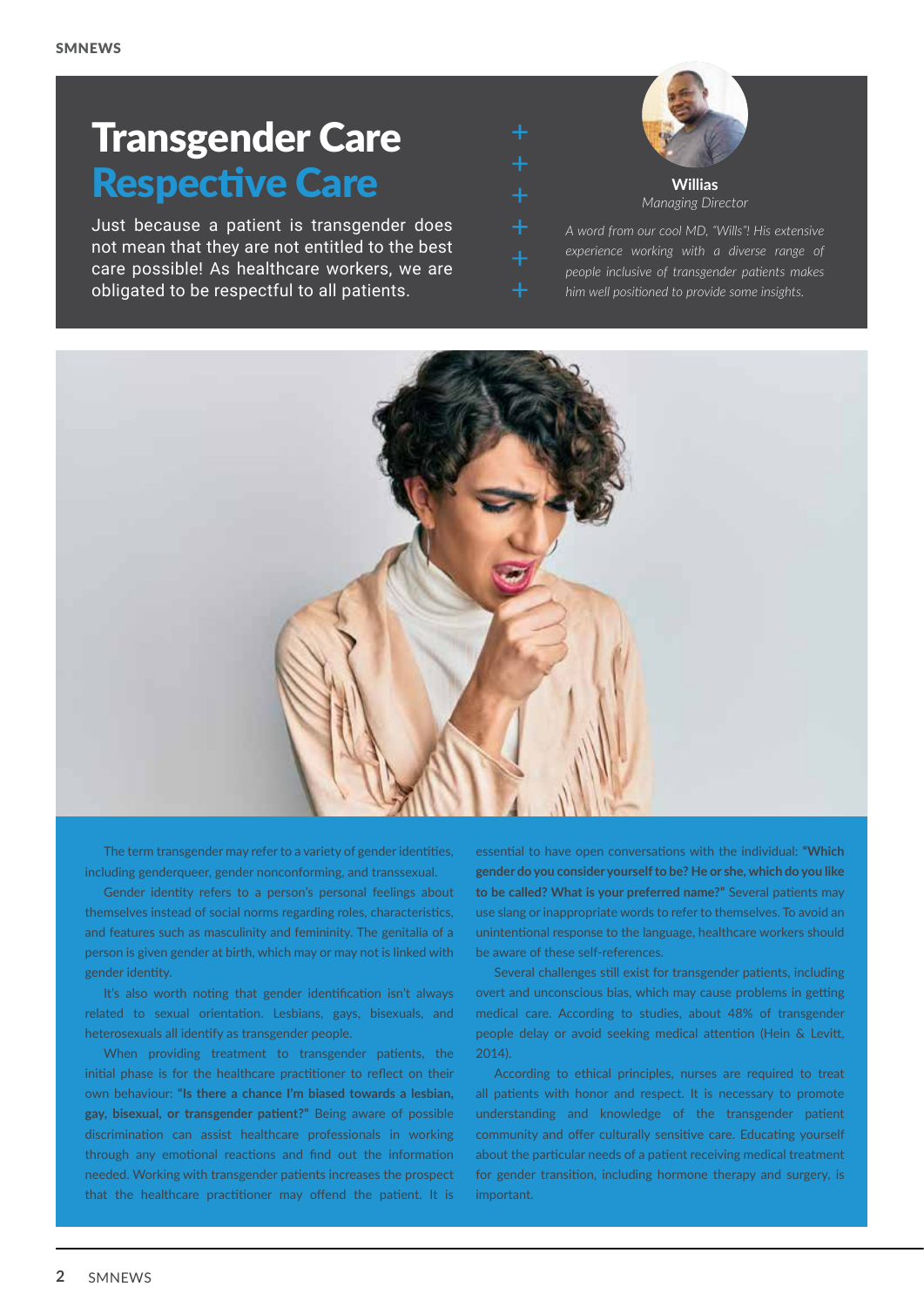# **SMResources Stance on Covid19**

As Covid19 vaccines are not 100% effective, it is incumbent on all our staff to take special care of themselves, and their patients.

Better safe than sorry. There is just no better way of putting it. Even though restrictions have been lifted, as a team, we continue to work with vulnerable people. The very nature of our work is such that we are always at risk. As such, while we embraced Freedom Day, we did so with a lot of scepticism and caution.

If one weighs up the pros and cons of dumping masks and social distancing, one cannot help but get that nagging feeling that it's a bit too risky, especially for us in healthcare. The risk extends to both our families and our patients. We have already witnessed that even the vaccinated can get sick and die. Even though the odds of getting severely sick are low, it's still possible.

Who's life is then worth risking? We have therefore decided as a company that we will continue to take the necessary precautions. We should all wash hands, sanitise regularly, wear a mask and keep our distance from one another.

 The science needs more time to give definitive results that should allow us to return to normal. There is just so much uncertainty out there. Besides, what do we lose from trying to be safe other than it being a bit of a mundane task?

So Team SMResources, we urge you all to play it safe. Value your life and of those around you, inclusive of your friends, families, and our clients. You lose nothing in being safe.



**Wear your PPE, sanitise regularly using an alcohol based solution. Wash your hands and clean any surfaces all the time. Be good and kind to you & those around you.**



-Abigail Johnson





## In Case We Haven't Met!

As is the world we live in today, and with Covid19 still rampant, we might not have gotten to know each other as we should! The world has changed and a lot of what we do now is online / virtual. So in case we've never met,  $\text{hello}$  from Management to you!!



#### Willias Zvobgo - "The Pointing Guy"

Willias is our Managing Director, yup, the Big Boss! He is responsible for ensuring that we are all in a job and that the ship sails smoothly!



#### Babylon Zvobgo - "The Cameraman"

Babylon, affectionately known as "Babs" is the Operations & Recruitment Director! Your CV needs to impress Babs before you can make the cut with us.



#### Mutsa Kada - "The Awesome Lady"

Mutsa is responsible for Human Resources & Training. She ensures that the company is compliant in terms of policies, and that staff participate in CPDs.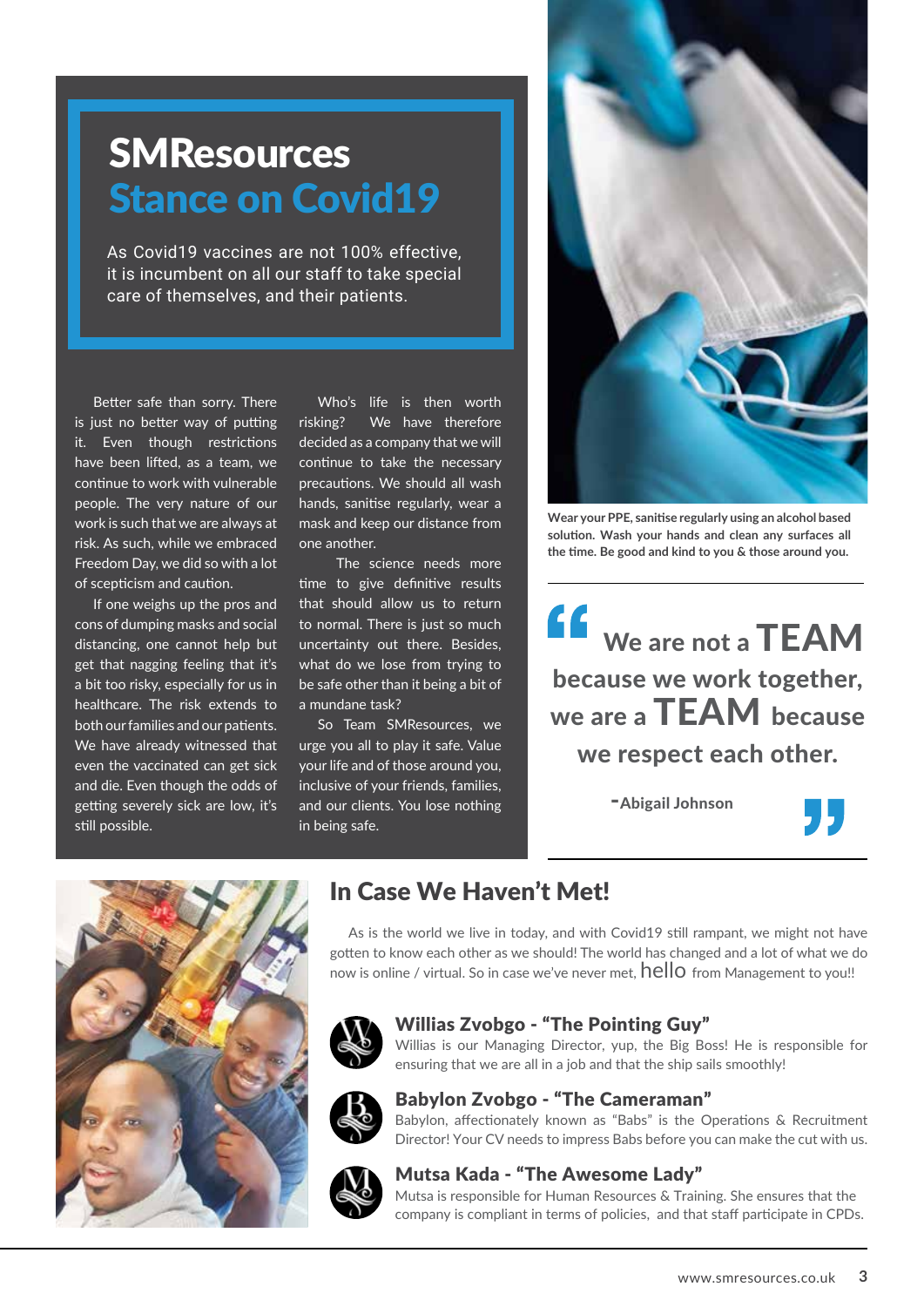

**So many factors affect the effectiveness of the vaccines, and as such, we must always be careful. #StaySafe**

## So you are Vaccinated? Why be Cautious

Though people get vaccinated, some factors affect the effectiveness of the vaccines. A scientist once said, **"Vaccines aren't magic barriers. They don't kill the virus or pathogen, they target."** 

They stimulate a person's immune system to create antibodies, and unfortunately, other people have a weak immune system which takes longer to respond to the vaccines and may still be liable to the virus. Other host factors that may serve as hindrances to the effectiveness of the virus include age, gender, medication, the type of food intake(diet), exercise, and how healthy one is. The need for detailed laboratory testing makes it difficult for scientists to evaluate a person's responsiveness to the vaccine, leaving vaccinated people uncertain whether or not the vaccine is beneficial. The healthcare workers need to be cautious after vaccination because even though they have been vaccinated, it takes time for the immune system to respond to vaccines and produce antibodies. Another thing, not having symptoms doesn't entirely say that a person doesn't have the virus. There is always the possibility that a vaccinated individual may transmit the virus to a non-vaccinated person without experiencing symptoms.

# Some of the **Statistics**

As stated in the previous section, vaccines used for COVID-19 regardless of the manufacturer, have not yet been proven to be **100%** effective. According to the preliminary data from the UK, during vaccination, a person has to get two doses. The first dose for either Pfizer or AstraZeneca vaccines, the person is **33%** less likely to contract the Delta variant, and after the second dose, a person is **60%** less likely to contract the Delta variant for AstraZeneca and 88% for Pfizer vaccine compared to an unvaccinated person. Vaccines do reduce the risk of developing severe illness but according to the above information, it clearly shows that they are not **100%** effective. They do reduce the requirement of hospitalization.





### People can die after taking the Vaccine.

"*As the Delta variant of the coronavirus surges through the UK, almost half of the country's recent COVID-19 deaths are of people who have been vaccinated.*" Data from Public Health England show 117 deaths among 92 000 Delta cases logged through June 21. Fifty of those - 46% - had received two shots of the vaccine. *[Source](https://www.wsj.com/articles/some-vaccinated-people-are-dying-of-covid-19-heres-why-scientists-arent-surprised-11625227200) (WSJ)*

### Young People are at Risk too!

A top health official in Israel said, "In late June, that in a recent epidemic of 200 or so Delta cases, approximately half were in kids 15 years old and under, and the other half were in individuals aged 26 and above, of whom more than 80 percent were properly vaccinated."



**Babylon Zvobgo** *Ops & Recruitment*

### So in conclusion - because we've said it all!!!!

The CDC, WHO, the NHS and all other important organs have all stated that despite being fully vaccinated, individuals may still be at risk of contracting COVID-19, although the disease will likely be milder in comparison to those who are unvaccinated. More evidence is required to confirm whether COVID-19 vaccines provide protection against asymptomatic or mild diseases. In a nutshell, putting together all the above information, it is very clear that even after vaccination against COVID-19, healthcare workers still have to be cautious because they can still spread or contract the virus due to various host factors. *Babylon*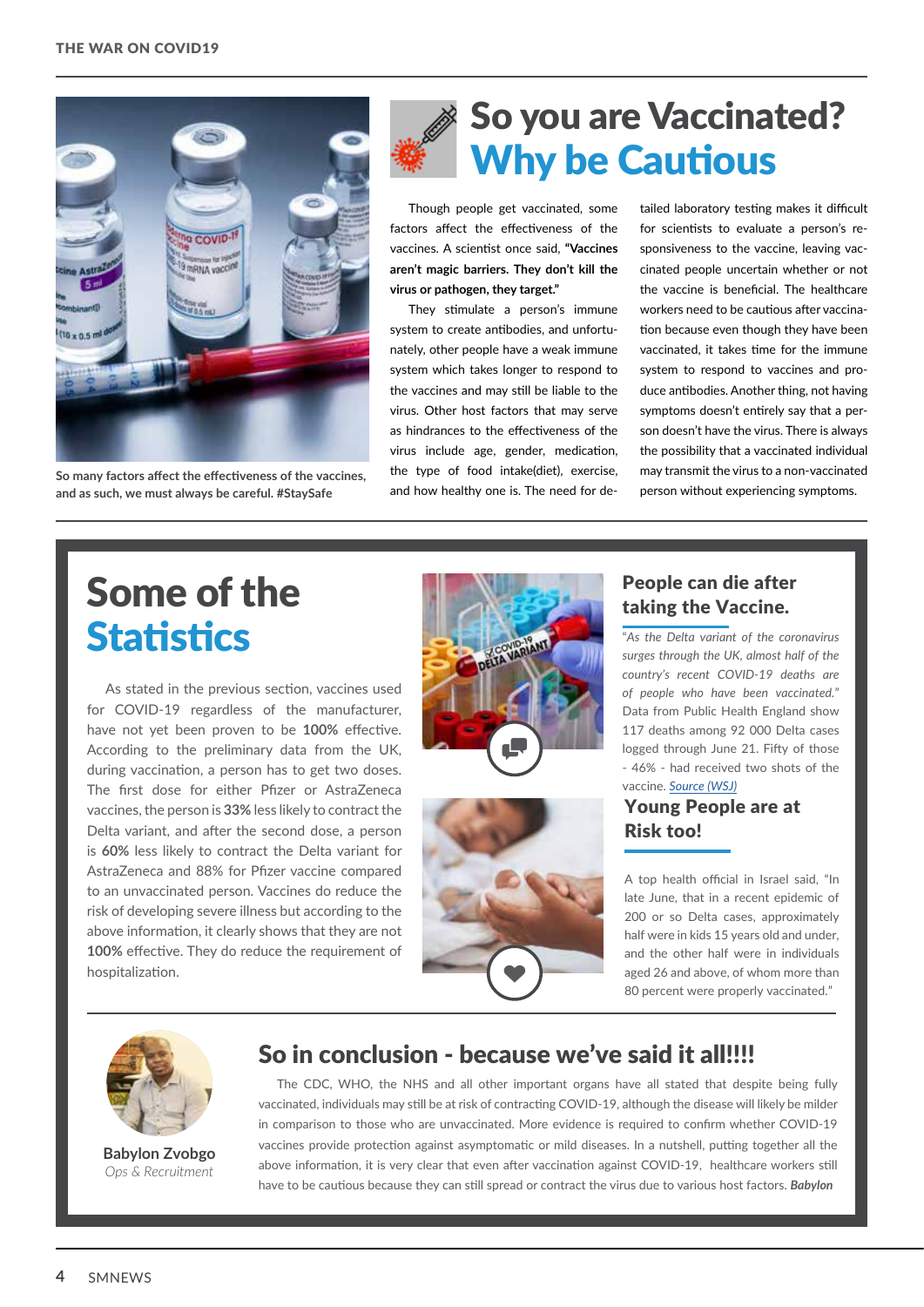

### Working with patients with **Dementia**

Dementia is a syndrome (a group of related symptoms) associated with an ongoing decline of brain functioning.

There are many different causes of dementia, and many different types.

People often get confused about the difference between Alzheimer's disease and dementia. Alzheimer's disease is a type of dementia and, together with vascular dementia, makes up the majority of cases. - [NHS](https://www.nhs.uk/conditions/dementia/about/)



## **Compassion is everything** answers work best. Refrain from and physical expressions of asking open-ended questions comfort, support. [Read More:](https://www.caregiver.org/resource/caregivers-guide-understanding-dementia-behaviors/) when working with **Dementia**

As healthcare workers, we need to be compassionate and patient when working with Dementia patients. We must understand that this is very frustrating and difficult for both the patient and their families. Because people with dementia may lose the ability to remember events, or not fully understand their environment or situations, it can seem as if they're not telling the truth or are wilfully ignoring you. Forgive them! We have taken some useful tips from caregiver.org on how best to communicate with a patient that has Dementia.

# **Communicating** with a Person with **Dementia**

 **Set a positive mood for interaction.** Your attitude and body language communicate your feelings and thoughts more strongly than your words do. Speaking to your patient in a pleasant and respectful manner. Use facial expressions, tone of voice, and physical touch to help convey your message and show your feelings of affection.

 **Get the patient's attention.**  Limit distractions and noise turn off the radio or TV, close the curtains or shut the door, or move to quieter surroundings. Before speaking, make sure you have his/her attention; address the patient by name, identify yourself by name, and use nonverbal cues and touch to help keep the patient focused.

 **State your message clearly.**  Use simple words and sentences. Speak slowly, distinctly, and in a reassuring tone. Refrain from raising your voice higher or louder; instead, pitch your voice lower.

 **Ask simple, answerable questions.** Ask one question at a time; those with yes or no answers work best. Refrain from asking open-ended questions

or giving too many choices. For example, ask, "Would you like to wear your white shirt or your blue shirt?" Visual prompts also work well.

 **Listen with your ears, eyes, and heart.** Be patient in waiting for your patient's reply. If she is struggling for an answer, it's okay to suggest words.

 **Break down activities into a series of steps.** This makes many tasks much more manageable. You can encourage your patient to do what they can.

**When the going gets tough, distract and redirect.** If your patient becomes upset or agitated, try changing the subject or the environment.

**Respond with affection and reassurance**. People with dementia often feel confused, anxious, and unsure of themselves. Further, they often get reality confused and may recall things that never really occurred. Avoid trying to convince them they are wrong. Stay focused on the feelings they are demonstrating (which are real) and respond with verbal

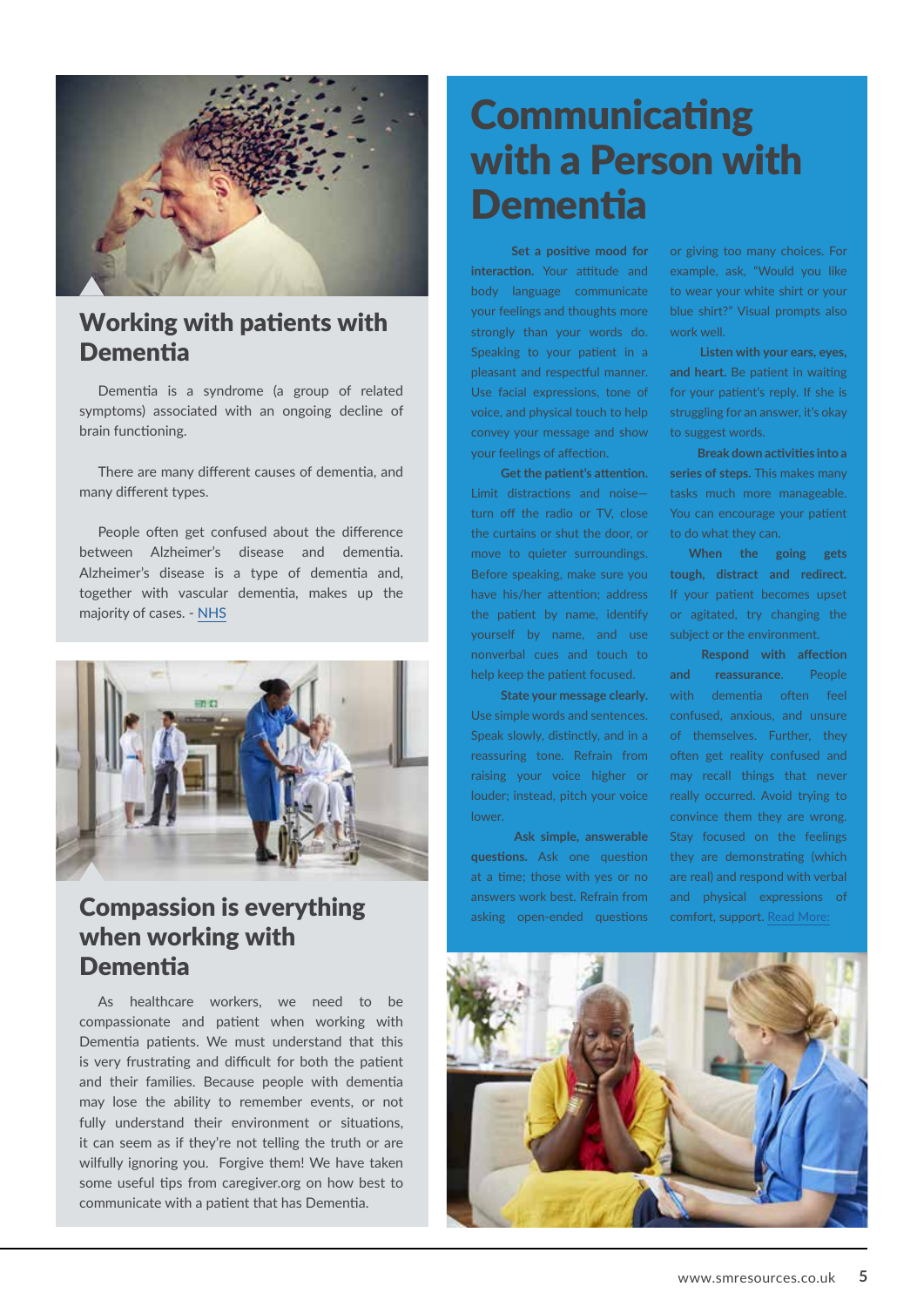

## WHERE IS MY **WORKPLACE**





Inmind Healthcare: Battersea Bridge House **Battersea** 



# Be as healthy as you can! De-stress with Exercise

We will be the first to admit that we know it's not easy to find the time to exercise. We already spend so much time on our feet each day caring for others. But!! Science tells us there are benefits in making a little time available to workout. Read on!

It's really no mystery that healthcare workers are one of the most physically and psychologically demanding occupations worldwide.

 Each day, we spend many hours on our feet caring about the wellbeing of others, from physicians and nurses to paramedics and dentists – However, what about our own health and levels of physical activity?

 Recent Australian research of nurses and midwives found that those who reached (or exceeded) the required levels of exercise and sleep had a lower BMI than others and were less likely to experience in-work difficulties, emotional hurdles to workplace efficiency, and limitations in routine daily activities.

One of the most significant

problems for healthcare professionals is that we are on our feet all day, and exercise is usually the last thing on our minds.

Sadly, a lack of physical activity may lead to a lack of energy (among other things), locking you in a vicious loop of wanting to move more but lacking the mental capacity to do so.

So, if you just have a small period of time to exercise, grab it with open arms. There is everything to benefit and little to lose. If it means dancing in front on your telly, then do so. Your toddlers can serve as awesome dumbbells. Take a brisk walk. It will help you to let off some steam and de-stress! I wish we could say "Just Do It" like Nike, but in solidarity with you, we are going to say; *Just Try to Do It*!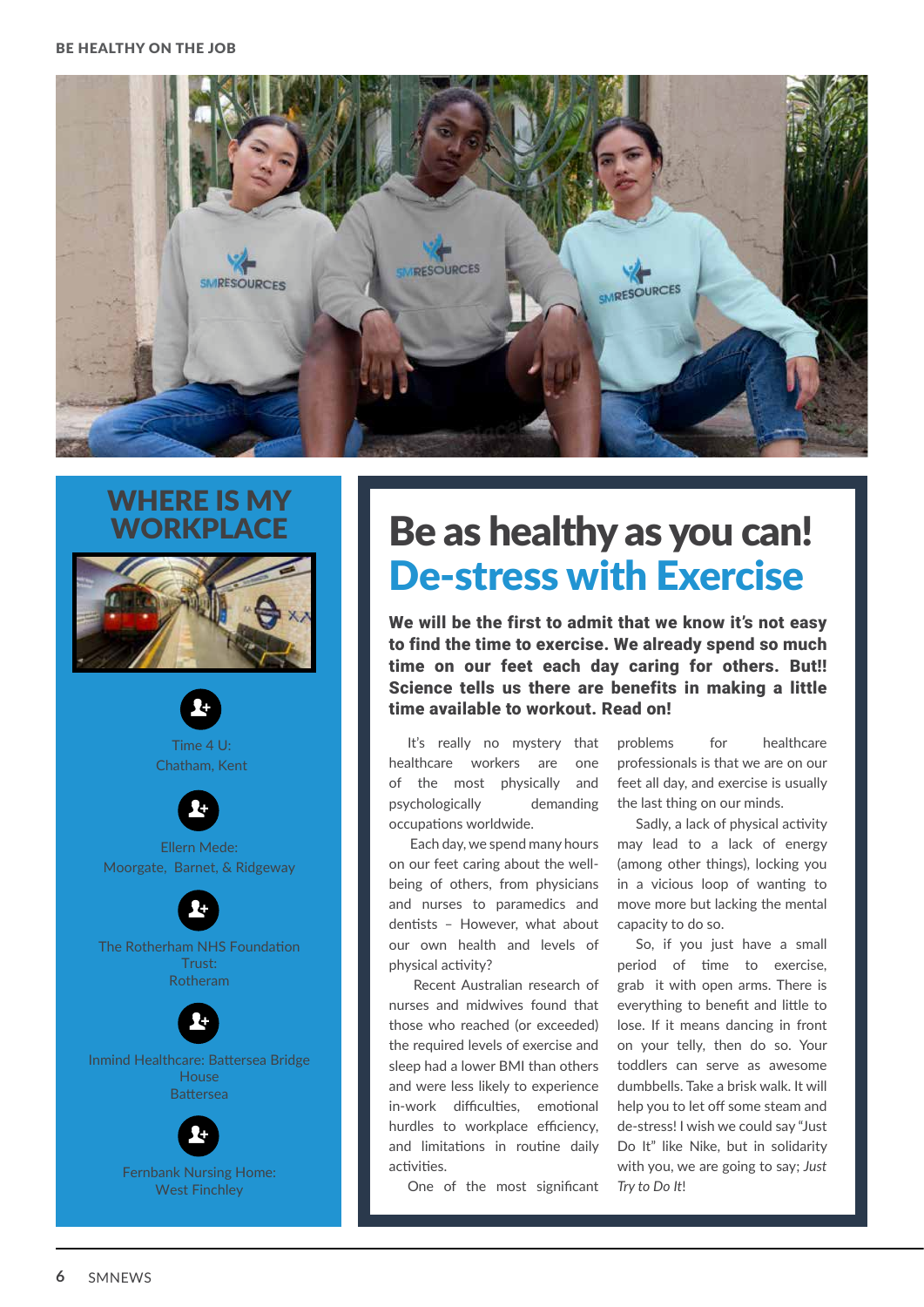## The Interesting Case of Ms Hayes, from York

High Court asked to review case of and NHS nurse who was racist about colleagues!

The High Court has been urged to appeal the decision to merely suspend a nurse who acknowledged making racist comments about coworkers.

According to the Professional Standards Authority, the Nursing and Midwifery Council's decision in Melanie Hayes' case was "insufficient to protect the citizens."

Now it has requested that the judgement of an independent fitness-to-practise panel for the NMC, which was announced on May 13, be reviewed by the High Court. While working for the NHS, Ms. Hayes made remarks that she confessed to, and she was suspended for 6 months.

In 2012, she told a coworker at Nottinghamshire NHS Foundation Trust that she had "had enough" of working with "lazy... spear chuckers."

A patient was also threatened with "f\*\*\*ing up" by her brother.

Ms Hayes then expressed her expectation that her new employment would be "better" since she would be "working with a team of White individuals" on her final day at Derbyshire Healthcare NHS Foundation

Trust on May 8, 2018.

She also used other racist insults against coworkers' capacity to make clinical judgments or lead a team.

The judgment to ban Ms Hayes for just six months was subsequently criticised as being too lenient by certain professional members. The NMC found reasons to recommend the case to the PSA for consideration of exercising its authority to appeal the judgement to the High Court after a review. The NMC does not have the legal authority to change the decision.

The PSA revealed in a press statement that it has "chosen to refer Melanie Hayes' case to the High Court because we believe the judgement is inadequate to protect citizens." According to Andrea Sutcliffe, the NMC's executive director and registrar, it's appropriate that the High Court examine this matter in consideration of allegations that this judgement was unsatisfactory to protect citizens. The High Court will determine whether or not to reverse the first judgment. It has the authority to either change the judgment itself or order the NMC to do so.





### Safety & Security FIRST!!

- Please wear your Photo identification card at all times within the work premises!
- Keep your personal belongings safe and secure at all times.
- Close your office window and lock your door, even if only out for a minute.
- Do not leave anything visible in your car, clothing is the second most stolen item.
- Report all breaches of security & weaknesses in security to your line manager immediately.
- Challenge unknown people in your workplace IF SAFE TO DO SO.
- **Use existing security systems** such as access control, alarm systems, personal alarms, locks.
- Always think safety, be aware of your surroundings and be safe.
- Report all incidents of violence and aggression, loss and theft on the DATIX system.
- Ensure your escape route is clear when dealing with service users and the public.
- Teamwork, Vigilance and Common Sense tightens Safety and Security at work.